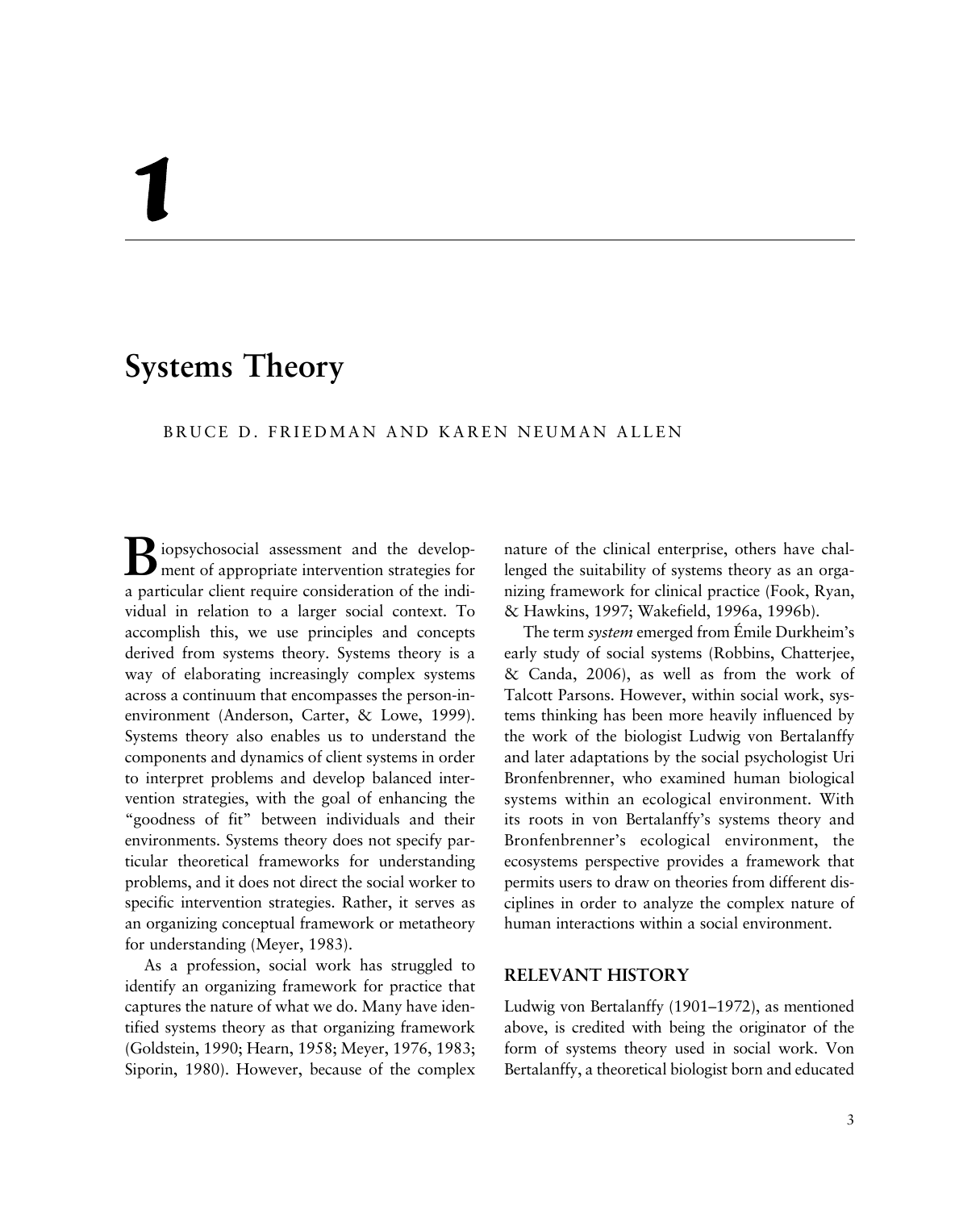in Austria, became dissatisfied with the way linear, cause-and-effect theories explained growth and change in living organisms. He felt that change might occur because of the interactions between the parts of an organism, a point of view that represented a dramatic change from the theories of his day. Existing theories had tended to be reductionist, understanding the whole by breaking it into its parts. Von Bertalanffy's introduction of systems theory changed that framework by looking at the system as a whole, with its relationships and interactions with other systems, as a mechanism of growth and change. This changed the way people looked at systems and led to a new language, popularizing terms such as *open and closed systems, entropy, boundary, homeostasis, inputs, outputs,* and *feedback.*

General systems theory is likened to a science of wholeness. Von Bertalanffy (1968) advocated "an organismic conception in biology that emphasized consideration of the organism as a whole or a system" (p. 12). He saw the main objective of the biological sciences as the discovery of organizational properties that could be applied to organisms at various levels for analysis. This led to the basic assumption that "the whole is more than the sum of its parts" (p. 18). Von Bertalanffy's approach is derived from a basic concept that relies heavily on linearbased, cause-and-effect properties to explain growth and change in living organisms. There are two conditions on which these properties depend: (1) that an interaction occurs between parts and (2) that the condition describing the relationship between the parts is linear. When these two conditions are present, von Bertalanffy felt, the interaction was measurable and was subject to scientific inquiry.

Figure 1.1 depicts the linear nature of the system. There are inputs, outputs, and outcomes. However, what happens in the system is somewhat mysterious, and one can only measure the changes by observing the outputs in relationship to the outcomes or goals of the system. Workers can vary or modify the inputs, including their own actions, to create a change within the system.

To measure the interaction, von Bertalanffy applied basic scientific principles to various types of organisms that explain and measure behavior. It is important to understand that von Bertalanffy's original conception of systems theory was one of organization. He saw it as a method of organizing the interaction between component parts of a larger organism. Since it was a way of organizing information rather than explaining observations, it was easily adaptable to many different scientific fields, including psychology, psychiatry, sociology, and social work. The important distinction among the various fields adopting these principles was how they used other theories to explain the interaction within the organism. Thus, systems theory is an organizational theory that looks at interactions between systems: How a field defines the system determines the nature of the interaction. Von Bertalanffy was influenced by a number of sociologists, and their contributions are important to social work. To understand more fully the interactional properties of systems theory, it may be useful to understand the key concepts used by von Bertalanffy and other systems theorists.

# **Other Contributions to Systems Theory**

Von Bertalanffy was influenced by Durkheim and Max Weber, both of whom were early pioneers in the field of sociology. They took early systems theory as it was initially applied in the late 1800s and early 1900s to biological organisms and applied it to human social systems. Durkheim was interested in how societies were organized and how they maintained cohesion or group identity over time. He believed that human beings experience a unique social reality not experienced by other organisms and that order can only be maintained through the consent of individuals within the group who share the same morals and values. In his 1893 doctoral dissertation, later published as *The Division of Labor in Society,* Durkheim (1984) explained that in highly organized systems, the division of labor contributes to the maintenance of societies. In complex societies, individuals perform various roles that, while they lead to specialization and segmentation, also create a high degree of mutual interdependence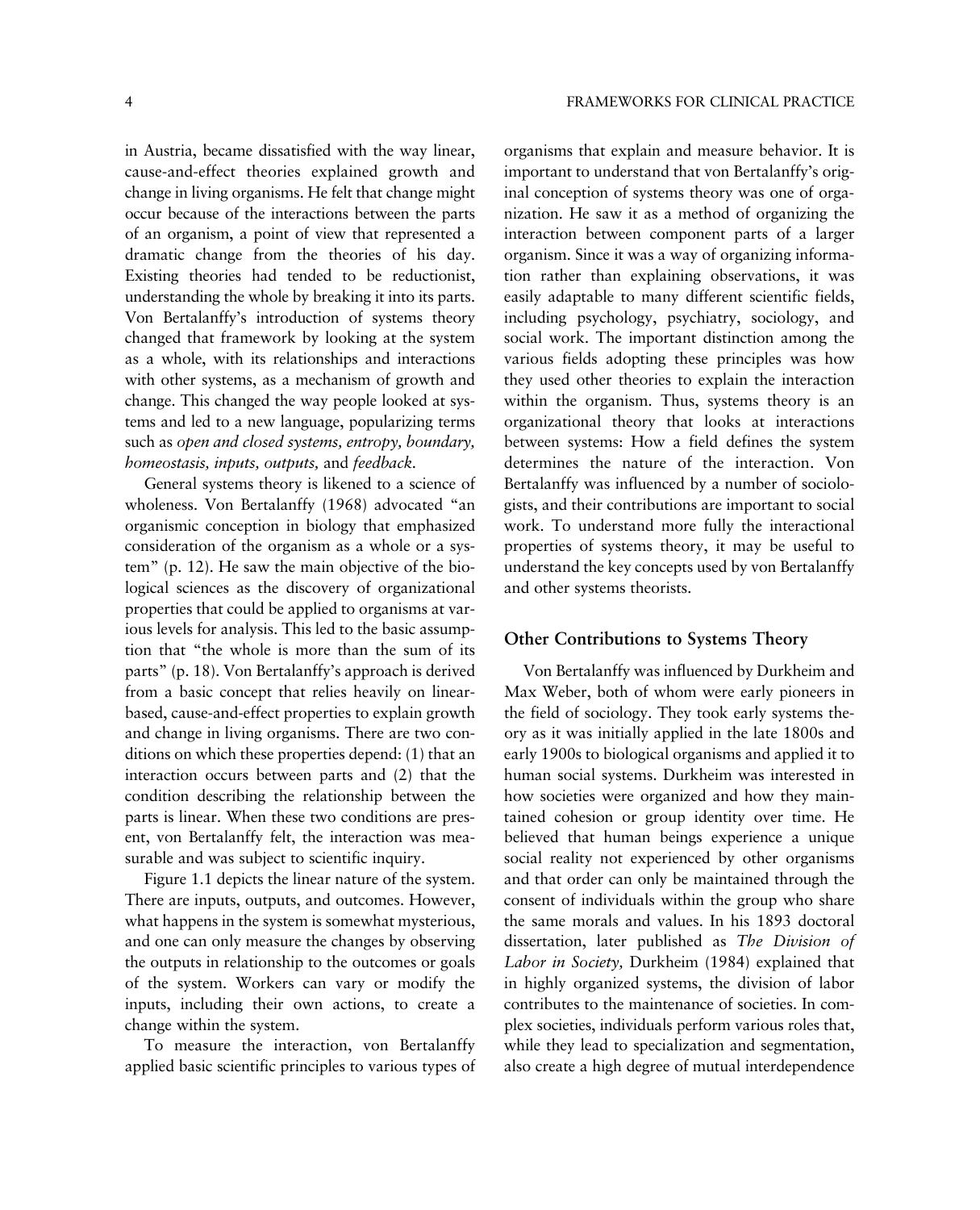

**Figure 1.1** Systems Model

between units. Although the individuals performing them will change, these roles persist over time and maintain a society (Durkheim, 1984). Durkheim also wrote about crime and suicide, believing both to be a result of disruptions or imbalances in the integration of individuals and society.

Durkheim was particularly interested in how roles and the division of labor maintained society in a macro sense. For example, the role of the police in a society is to protect citizens from criminals and preserve order by enforcing the law. The stability or equilibrium of a society is threatened when the police abuse their authority.

We can also use role theory to judge how well individuals are functioning at a more micro level. Social workers are often called on to evaluate how well mothers and fathers care for their children. As parents, they are expected to conform to certain norms and role expectations that include providing their young with adequate food, shelter, and medical care and ensuring that their educational needs are met. Severe cases of role disruption can lead to state intervention through protective services. Durkheim is famous for his concept of "anomie," which describes individuals who are alienated because they are unable or unwilling to fit into society through compliance with the normative expectations of the group and thus fail to fulfill expected roles. To a social worker, *anomie* describes situations where there is a severe disruption in the goodness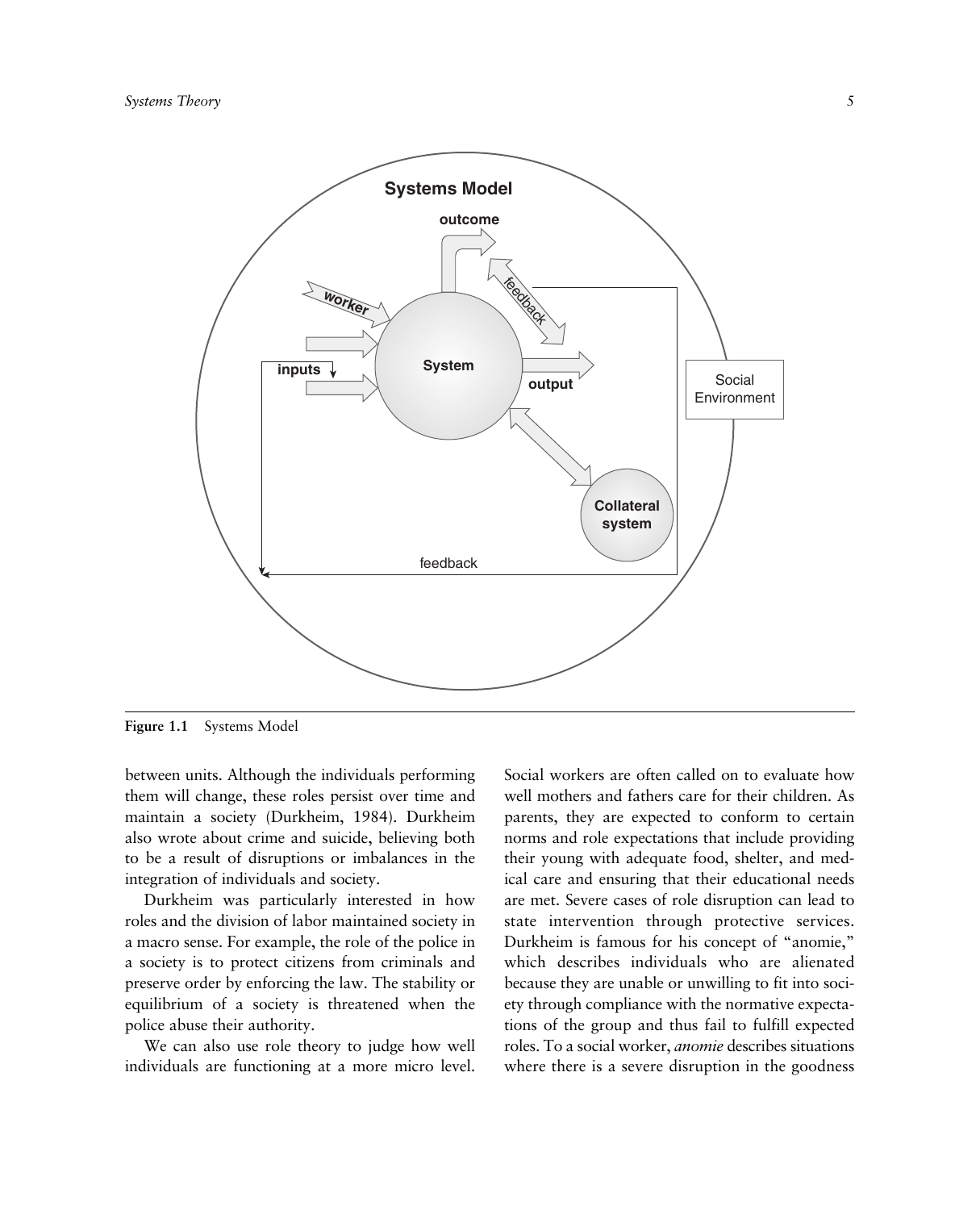of fit between an individual and his or her social context (Merton, 1938).

These concepts are identified in Figure 1.1, where the system exists within a social environment. Thus, certain factors in the social environment affect the system and its outcomes and outputs. The system also interfaces with other systems or collateral systems. There are expectations on the role and function of the system to conform to standards within the larger social environment. If the system does not subscribe to those norms, then the system is considered dysfunctional.

Max Weber was a contemporary of Durkheim known for his work studying complex social institutions and organizations. In addition to being one of the first sociologists, he was a lawyer, politician, and economist. Unlike Durkheim, who believed that societies are sustained through consensus and the willingness of individuals to comply with normative expectations and roles, Weber believed that governments and bureaucracies are essentially coercive in nature and are maintained through their "monopoly" in the legitimate use of violence or force. He also studied the way in which various types of leaders may influence society. Because they are very often government employees carrying out the policies of the state, it is important for social workers to be mindful of Weber's position, that the best interests of the individual or client system they serve may conflict with the interests of those in power.

The work of Durkheim and Weber directly influenced Talcott Parsons (1951), who augmented their work by elaborating on the specific functions of social systems. Parsons was an American philosopher, economist, and sociologist interested in articulating a unified conceptual framework or "grand" theory for sociology. Parsons called his theoretical framework "structural functionalism." Structural functionalism states that social structures involve interaction and relationships among "actors" and are characterized by a functional imperative. This is to say that a defining attribute of a social system is its function in the larger social environment. Parsons delineated four functional states of social systems: (1) adaption (to the external environment), (2) goal attainment or growth, (3) integration (with other social systems), and (4) latency (homeostasis) or pattern maintenance (preservation of interactional patterns, norms, and customs through socialization processes). These states are not mutually exclusive but are integrated.

*Adaptation* describes the dynamic process in which a given system responds to the demands and pressures of external forces and conditions. It also includes the way in which a system is able to bring in resources from its outside environment. Adaptation involves reciprocal interactions and exchanges between the system and its environment, which ultimately results in both being changed. When a system determines and prioritizes its goals and then obtains and mobilizes resources in directed action to achieve those goals, it demonstrates the function of *goal attainment. Integration* describes the coordination and orchestration of the system's internal components. Finally, *latency* or pattern maintenance describes a system state in which the system is invested in maintaining and transmitting its norms and values (*Blackwell Encyclopedia of Sociology Online,* 2009).

Therefore, when attempting to understand and intervene in social systems, social workers must also consider the functional imperative of the system. Thinking of the function a particular system serves can help social workers to evaluate the extent to which the system is succeeding in fulfilling that purpose and to determine areas of weakness or dysfunction that can be strengthened so that the organization functions properly and supports the individuals and subsystems within it. For example, if we examine the prison system, we might raise questions about the function of prisons in protecting good citizens from criminals by their removal from society and institutionalization. We might then ask, does a higher rate of incarceration lead to a reduction in criminal activity? However, if we argue that a function of prisons is the rehabilitation of offenders, we may then pose very different questions. What are the recidivism rates for released prisoners? How do they fare once they are released? How well prepared are they to reenter society?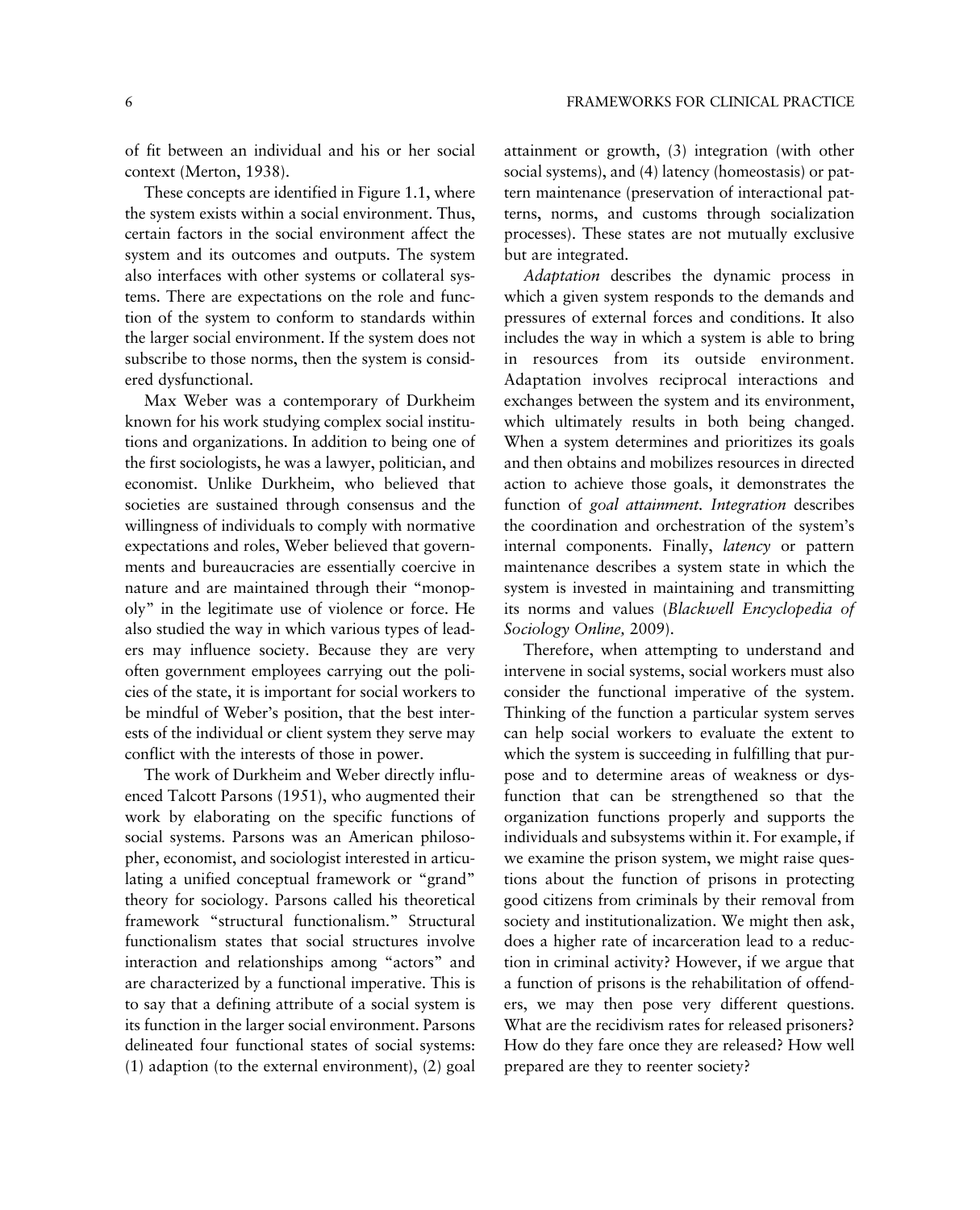Cybernetics is an interdisciplinary approach that grew in part out of structural functionalism and an interest in understanding how systems create and use processes to regulate themselves. Niklus Luhmann, a contemporary German sociologist, was, like Parsons, attempting to explicate a "grand theory" in sociology that could be applied to all social systems. For Luhmann, all social systems are communication networks, and a particular system selects what kind of information it will accept. This creates and maintains the identity of the system. When studying a particular society, Luhmann (1995) argued, its mass communications and media are its defining features.

All social systems receive input from the environment, engage in processes, and generate outputs. In addition to having a structure, social systems serve particular functions. The family is an essential social system with the function of socializing and caring for its members. Family systems theory looks at the dynamic processes of a family and intervenes to correct or adjust maladaptive processes or structures (Bowen, 1978; Minuchin, 1974). One essential process for a family, as well as other social systems, is communication. As social workers, we often work to facilitate and clarify communication.

Communication and information constitute an input into a system, a process occurring within the system, and an output in interactions with other systems. Communication regulates and either stabilizes or disrupts a system. In the late 1950s, a group of mental health professionals in Palo Alto, California, began to use communication theory and cybernetics to study the origins of schizophrenia. Don Jackson, Gregory Bateson, and Virginia Satir, among others, recognized that communication patterns in dysfunctional family systems were disrupted. Although such patterns were not the cause of schizophrenia, as they had theorized, their contribution to family systems theory has remained an influential one. Bateson (1972) and Bateson, Jackson, Haley, and Weakland (1956) identified a particularly disruptive communication pattern in dysfunctional families. A "double bind" occurs when an individual is placed in a nowin situation through contradictory instructions or expectations. For example, when a child is told to "kiss mommy," but her mother demonstrates rejecting behavior, the child is placed in what is termed a *double-bind* situation. If she doesn't follow the injunction to "kiss mommy," she risks her mother's displeasure. However, she also risks displeasing her mother if she *does* comply.

Virginia Satir (1967) used the term *metacommunication* to describe "communication about a communication." Such metacommunications may be made openly or implicitly by verbal as well as nonverbal mechanisms. The extent to which a message and a message about the message (metamessage) agree with each other is referred to as *congruence* or *incongruence.* Incongruence in communication may result in confusion and anxiety. For example, if a child is told that he performed well on a task but perceives through facial expressions or verbal tones that a parent may be disappointed, he is unable to discern the quality of his performance and the true nature of his parents' approval.

# **The Terminology of General Systems Theory**

Von Bertalanffy believed that all things, living and nonliving, could be regarded as systems and that systems have properties that are capable of being studied. A *system* is defined as "an organized whole made up of components that interact in a way distinct from their interaction with other entities and which endures over some period of time" (Anderson et al., 1999, p. 4).

A familiar demarcation of systems in social work involves the designation of particular social systems as being micro-, mezzo-, or macrolevel depending on system size and complexity. Microsystems are understood to refer to small-size social systems, such as individuals and couples. Mezzosystems focus on intermediate-size systems, including groups, support networks, and extended families. Macrosystems focus on large systems, such as communities and organizations. This differentiation of systems by size can be somewhat arbitrary, depending in part on the social worker's perspective as well as the organizational context, and its purpose, in which he or she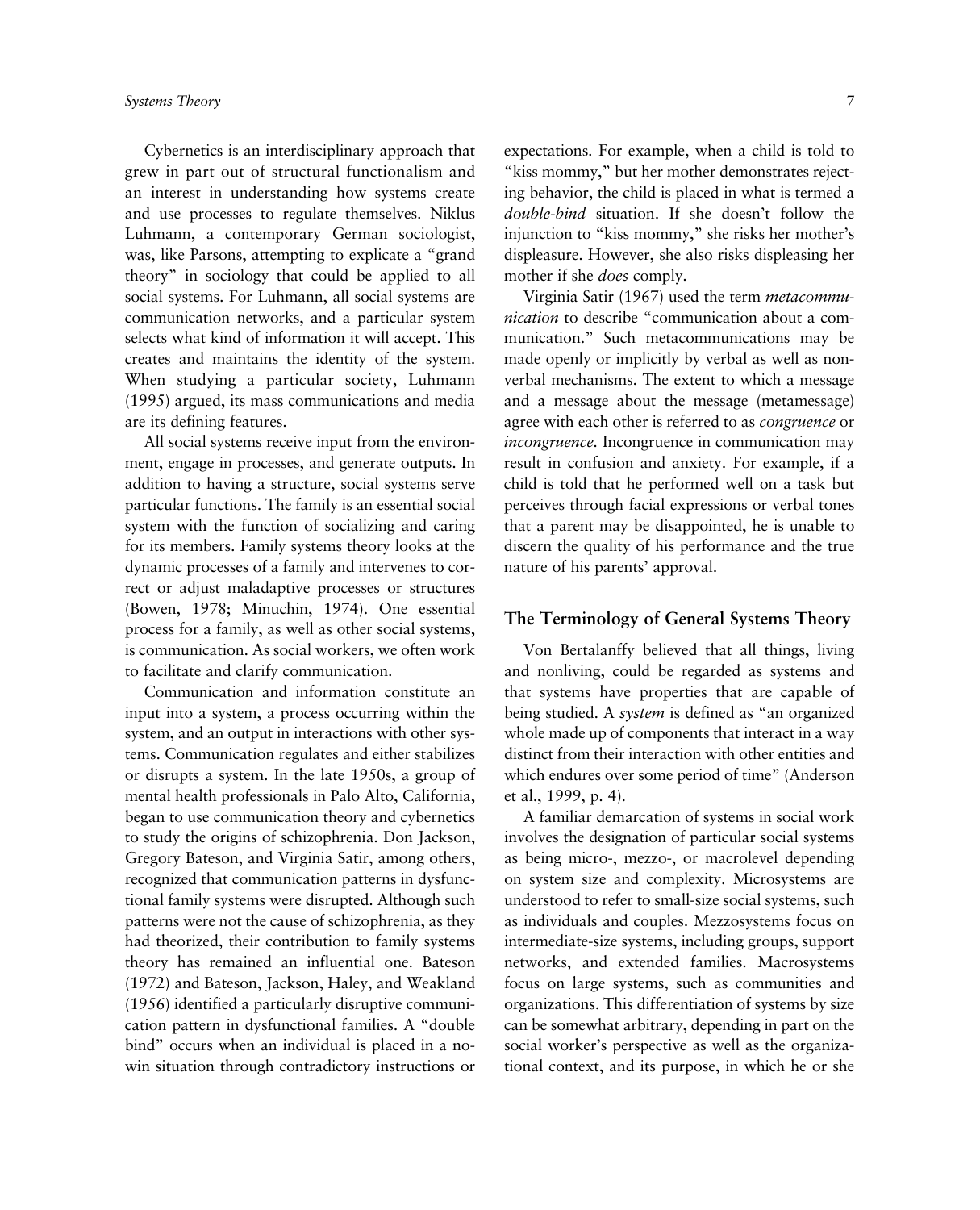practices (Greene, 2000). For example, an organization can be viewed from a macro perspective, or it can be viewed as a mezzo unit within the context of its broader community and its political context.

Each system is a unit of wholeness with a distinct property or structural limitation that delineates it from other systems, a property von Bertalanffy termed the system's *boundary.* The boundary is what makes each system unique and gives it definition. Some boundaries are clearly defined; others may be permeable. In defining a person as a system, one may literally identify the person's skin as the boundary. Access to the person beyond the boundary is through various forms of communication, through the five sensory modalities, or through microorganisms that find ways of permeating the outer shell, or skin, of the person. However, the structure of the person is clearly defined by his or her physical being.

The boundaries of social systems can be partially defined by norms and customs. For example, a family is a system that defines its boundaries through sociological and legal definitions; groups are social organizations that define their boundary through group membership; communities are social organizations that define their boundaries through either geographic definitions of community or an ethnic boundary definition, as in ethnic communities. Through this process, it is possible to see that each system has a characteristic boundary and way of defining itself. These invisible boundaries also regulate how individuals enter and exit the system.

A system grows through an exchange of energy between the system and its environment, a process that is possible only if the boundary possesses permeability. This energy can be tangible or intangible. Tangible resources would be food, money, shelter, and other things that contribute to the physical maintenance of the system. An intangible resource could be information, as exemplified when a member of the system is educated or has useful knowledge that helps the system. The amount of information or energy that is permitted to pass through a given system's boundary determines the permeability of that boundary. The more permeable the boundary, the greater the extent of interaction that the system has with its environment, thus leading to greater openness.

Von Bertalanffy (1968) differentiated between open and closed systems, observing that "living organisms are essentially *open systems*" (p. 32, italics added). An open system, unlike a closed system, exchanges matter with its environment; *closed systems* "are isolated from their environment" (p. 39). An example of a closed system that may serve adaptive purposes could be an ethnic minority community that has limited access to the majority cultural institutions due to active discrimination directed against its members.

Recognizing that system growth derives from the ability of the system to import energy or system inputs from other systems, openness is a critical quality for system functioning, and possibly even survival. However, there are other times when a system does close as a perceived means of protecting itself. In these instances, the system is exporting (system outputs) more energy than it is able to import. Since systems rely on a flow of energy, with outputs relying on fresh inputs, too much exporting can lead to a state of disorder, referred to as *entropy.* When the system is importing more than it is exporting, it is termed *negative entropy,* or *negentropy,* a state of system growth.

The exchange of information between the system and its environment is regulated by a process called *feedback,* a method of evaluation used to determine whether the system's outputs are consonant with the perceived *outcomes* (goals) that the system has established for itself. In addition to this internal feedback, the system also has a method of measuring responses from the external environment. In both situations, if the system perceives a variance between output and outcome, it can alter the process by varying the level of inputs. A classic example of system feedback and response is the thermostat in your home. The thermostat is set to a certain temperature; the sensors in the device read the room temperature (input) and adjust the furnace (output) to reach the preset temperature. The room temperature is read again in a continual feedback loop that regulates the furnace.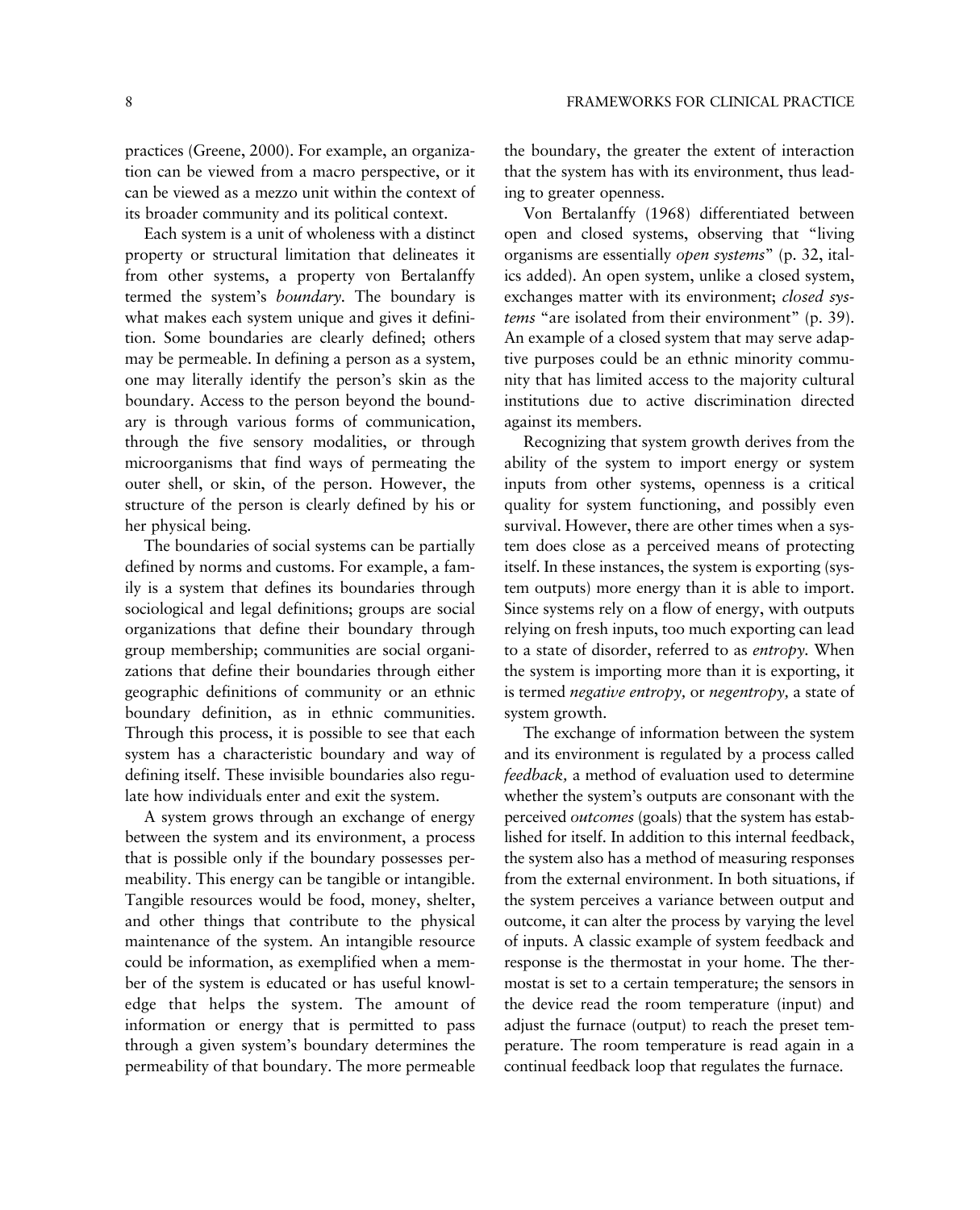This modifying of levels of inputs and outputs is the form of control that all systems have in their interactions with their environment. In social work terms, an open system would generally (though not invariably) be considered a functional system, while a closed system would be classified as dysfunctional. A functional system interacts dynamically with the larger environment, a need that supports the survival of the system. Because there is a cause-andeffect relationship between the system and the environment, both are constantly changing in consequence of this interaction, so that the open nature of the system is one of constant change. Change does not always relate to disorder. Von Bertalanffy (1968) believed that if a system was working properly, it would achieve a form of dynamic equilibrium with the environment that he called *steady state.* Steady state is achieved through a process of ordering and growth that von Bertalanffy referred to as *negative entropy* (Dale, Smith, Chess, & Norlin, 2006).

The concept of steady state is a little misleading; *steady* here does not mean "constant" but a sense of balance between the system and the larger social environment (Anderson et al., 1999). To put it slightly differently, the ability of the system to adapt to its environment through changes in its structure leads to states of *equilibrium* and *homeostasis,* both of which relate to different types of balance. Equilibrium is the sense of being in balance. When something is in balance, there is little variability in movement before the state of balance is disrupted. On the other hand, homeostasis is a state of variable balance where the limits to maintaining balance are more flexible (Anderson et al., 1999). These limits are determined by the system and may be likened to the idea of something bending without breaking.

# **ECOLOGICAL ENVIRONMENT**

The concept of ecological environment is credited to Uri Bronfenbrenner (1917–2005). Bronfenbrenner grew up in a state institution for the "feebleminded," where his father was the neuropathologist. Prior to receiving any formal training in psychology, Bronfenbrenner lived on the 3,000 acres of the institution, where patients spent their time working on the farm or in the shops. Through these early-life experiences, combined with his extensive study of the work of theorists such as Kurt Lewin, Bronfenbrenner developed a strong belief in the resilient nature of human beings. He regarded this resiliency as embedded in a cultural context that helped form and shape the individual.

Von Bertalanffy's model assumed a singledimension cause-and-effect relationship between social units within the environment. Bronfenbrenner, however, had some difficulty with the single-dimension relationship and felt that systems theory did not fully capture the complex dynamics that occur within social systems. In pure scientific situations, all aspects of systems can be carefully controlled for environmental effects. However, Bronfenbrenner (1979) observed that there are a number of additional environmental factors in human social systems, which he referred to collectively as the *ecological environment:*

The ecological environment is conceived as a set of nested structures, each inside the next, like a set of Russian dolls. At the innermost level is the immediate setting containing the developing person. ... The next step, however, already leads us off the beaten track for it requires looking beyond single settings to the relations between them. (p. 3)

In essence, this view states that human development cannot be seen in isolation but must be viewed within the context of the individual's relationship with the environment. In addition, each individual's environment is unique. The "person's development is profoundly affected by events occurring in settings in which the person is not even present" (Bronfenbrenner, 1979, p. 3). For example, within the context of a family, there may be forces affecting the parental subsystem that trickle down to affect the children without the children even being aware of them. For example, if a parent is experiencing stress at work and displaces his or her frustration at home by yelling at the children, one may see how events outside the child's immediate environment may exert a pronounced effect on the child's development.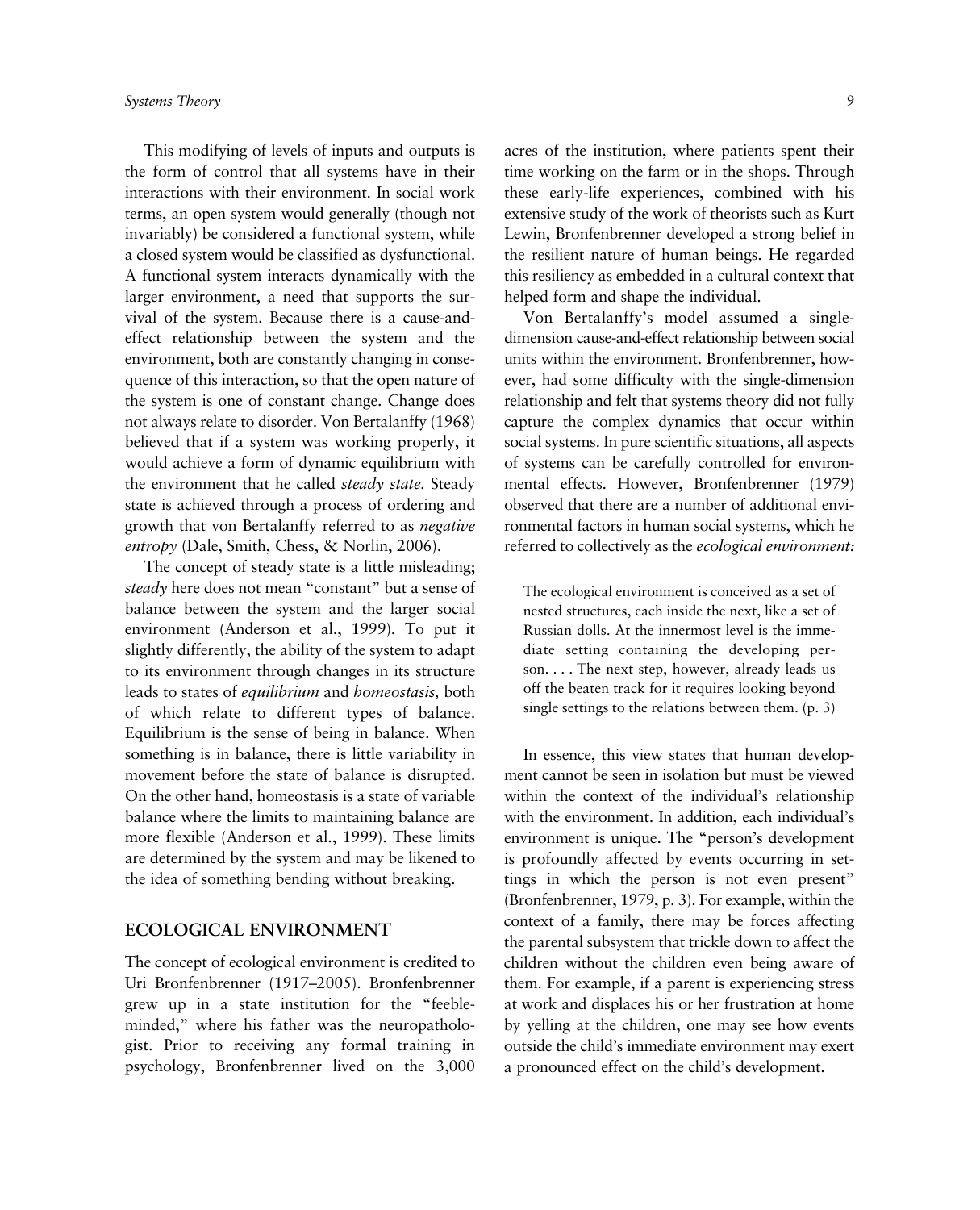When the concept of ecological environment is introduced into the formula of human development, the result is a complex matrix for defining behavior that not only includes "here-and-now" circumstances but also involves understanding the historical and cultural factors surrounding the family as well as any biological concerns, hence the bio-psycho-social nature of ecological systems. Systems theory, as an organizational theory, can begin to introduce order to this complexity by lending it conceptual clarity.

Figure 1.2 depicts a graphic configuration of the ecological environment. There are individual systems embedded within systems, and those systems interact in a three-dimensional way both vertically and horizontally. Thus, if the unit of analysis is the individual, there are other individuals (horizontal interactions) that relate to him or her. There are also vertical interactions. These vertical interactions may originate from "below" (in relation to individual biology), or they can come from "above" (in relation to family or community values or even social policies).

# **Ecological Systems Theory and Perspective**

The juxtaposition of Bronfenbrenner's ecological environment with von Bertalanffy's systems theory



**Figure 1.2** Ecological Systems Model

leads to the ecological systems perspective, which examines transactional relationships between systems. Since von Bertalanffy and Bronfenbrenner developed their theoretical concepts for other disciplines, the connection to social work was not readily apparent. Carol Germain has made strides in applying these concepts to the social work profession.

Germain was instrumental in adapting these two theoretical models to an ecological systems perspective with specific applicability to social work. She strongly advocated looking at the biopsychosocial development of individuals and families within cultural, historical, communal, and societal contexts, a perspective that requires us to look as well at all events in the person's life. Social workers need to go beyond the scope of looking at the individual and rely on public policy, practice, and research to gain the information needed to make an adequate assessment. Germain (1991) characterized the nature of relationships between systems as transactional and "reciprocal exchanges between entities, or between their elements, in which each changes or otherwise influences the other over time" (p. 16). Such relationships are no longer linear but are circular, each system in the interaction affecting the others.

The idea of behavior as a function is adapted from Lewin's field theory, which asserts that an individual can be studied by examining that person in the context of his or her environment. This may be symbolically represented through the equation  $B = f(PE)$ , where *B* is the individual's behavior, a function of the interplay between person *P* and environment *E* (Lewin, 1935, 1976). Field theory adumbrates aspects of both Bronfenbrenner's theory and Germain's ideas regarding the person-in-environment.

Early social science practice focused on either the behavior of the person or the environment, not the complex interactions between the two (Bronfenbrenner, 1979). The ecological systems perspective, in contrast, is specifically concerned with the nature of such interactions between the individual (or group, family, or community) and the greater environment.

A case vignette may help illustrate the dual nature of person and environment interactions.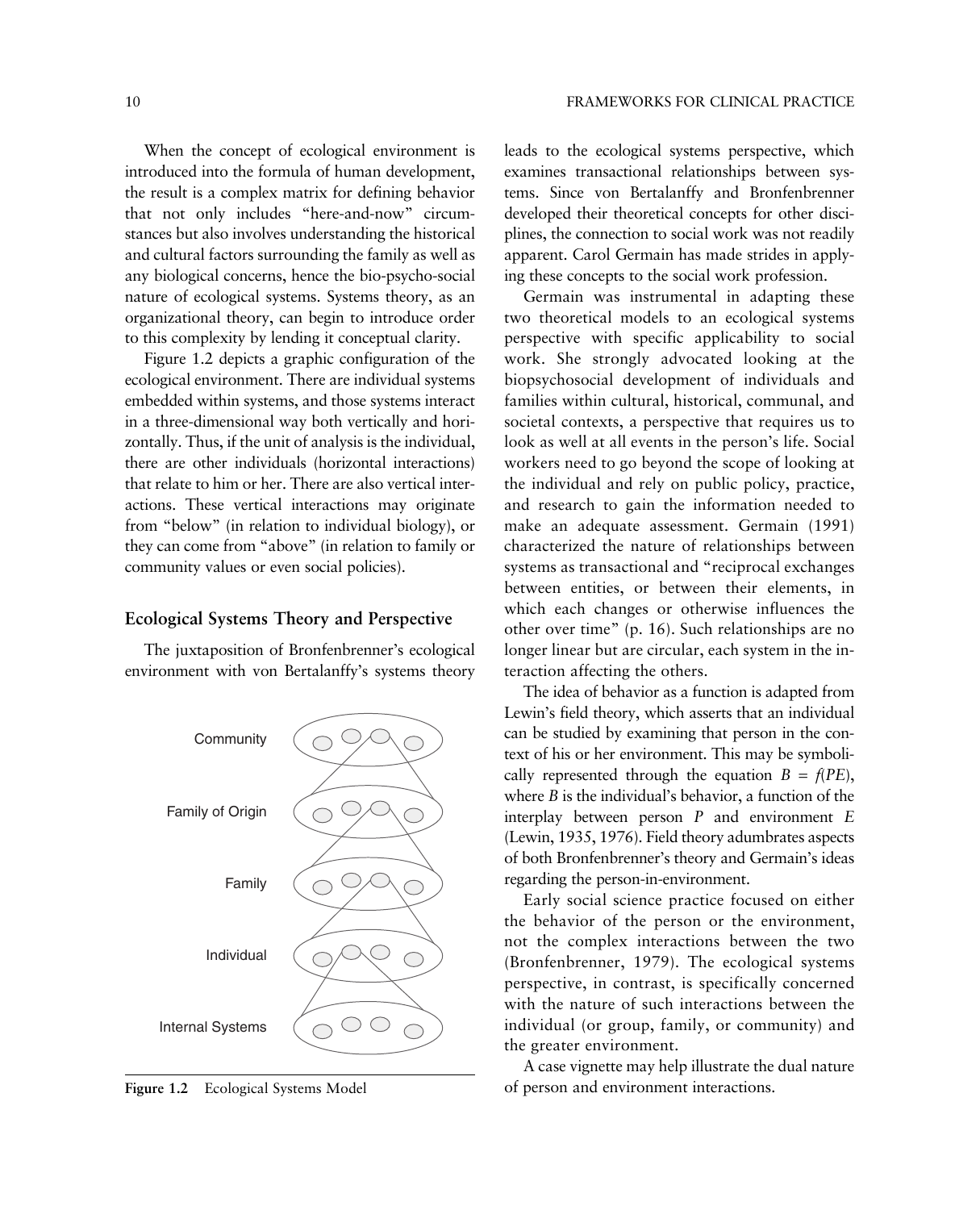Valerie was a 16-year-old African American high school student who was involved in a program titled Career Beginnings, designed to identify at-risk high school students who had the potential for graduating from high school and then continuing their education at the college level. Valerie showed much promise and was academically successful. Her goal was to pursue a career in medicine.

Everything seemed to be progressing well for Valerie in the program. She had a good job, was responsible, had a good mentor, and maintained a 3.8 grade point average. Shortly before her 17th birthday, she appeared to be gaining weight. When asked, Valerie admitted that she was pregnant. On further exploration, Valerie said that she was the first generation in her family to be close to graduating from high school. She also revealed that she was being pressured by her mother and her grandmother to have a baby. Valerie was a firstborn child, as was Valerie's mother. Both Valerie and her mother were born when their respective mothers were 16. As Valerie approached her 17th birthday, both her mother and her grandmother (who lived with them) began pressuring her to have a child since they viewed motherhood as Valerie's primary role and 16 as the appropriate age to begin to have children. In effect, the family environment did not place the same emphasis on completing high school as did the program.

This case demonstrates the interplay of familial values on the individual. There may be times when the individual's goals are at variance with the environmental forces that are acting on the individual and dictate a different path.

This example raises the importance of understanding the interactional quality of person-inenvironment relationships. Shulman (2009) refers to this as "client-system interaction" (p. 5) and describes the need for understanding the context surrounding the individual. In such a process, the worker begins by looking at the client's strengths rather than trying to identify the causes of the problem.

The nature of transactional relationships in the matrix of person-in-environment leads to the following nine assumptions of the ecosystems perspective:

*Assumption 1:* There is an underlying general order in the world.

*Assumption 2:* Social ordering is a constant and dynamic process.

*Assumption 3:* All human social behavior is *purposive.*

*Assumption 4:* All forms of social organization display self-maintaining and development characteristics.

*Assumption 5:* All social organizations are greater than the sum of their parts.

*Assumption 6:* Well-being is the natural state of all humans and human social organization. (This assumption serves as the foundation of the *strengths perspective.*)

*Assumption 7:* All forms of social organization can be characterized and studied as social systems.

*Assumption 8:* The social relationship is the fundamental unit of all social systems.

*Assumption 9:* The helping process seen in professional social work is the formalization of a natural social process (Dale et al., 2006, p. 13).

Germain's (1991) position is that all organisms exist in a particular order in the world. A reductionist approach necessitates the need to understand that order. However, through the ecosystems perspective, it is not necessary to know the order to facilitate systemic change or adaptation; change becomes possible through the identification of the system's strengths.

The ecosystem perspective views individuals as both the cause and the effect of their situation. Since the person is in a dynamic situation, each change he or she makes causes a reactive change in the larger system. Germain (1991) identifies adaptation, life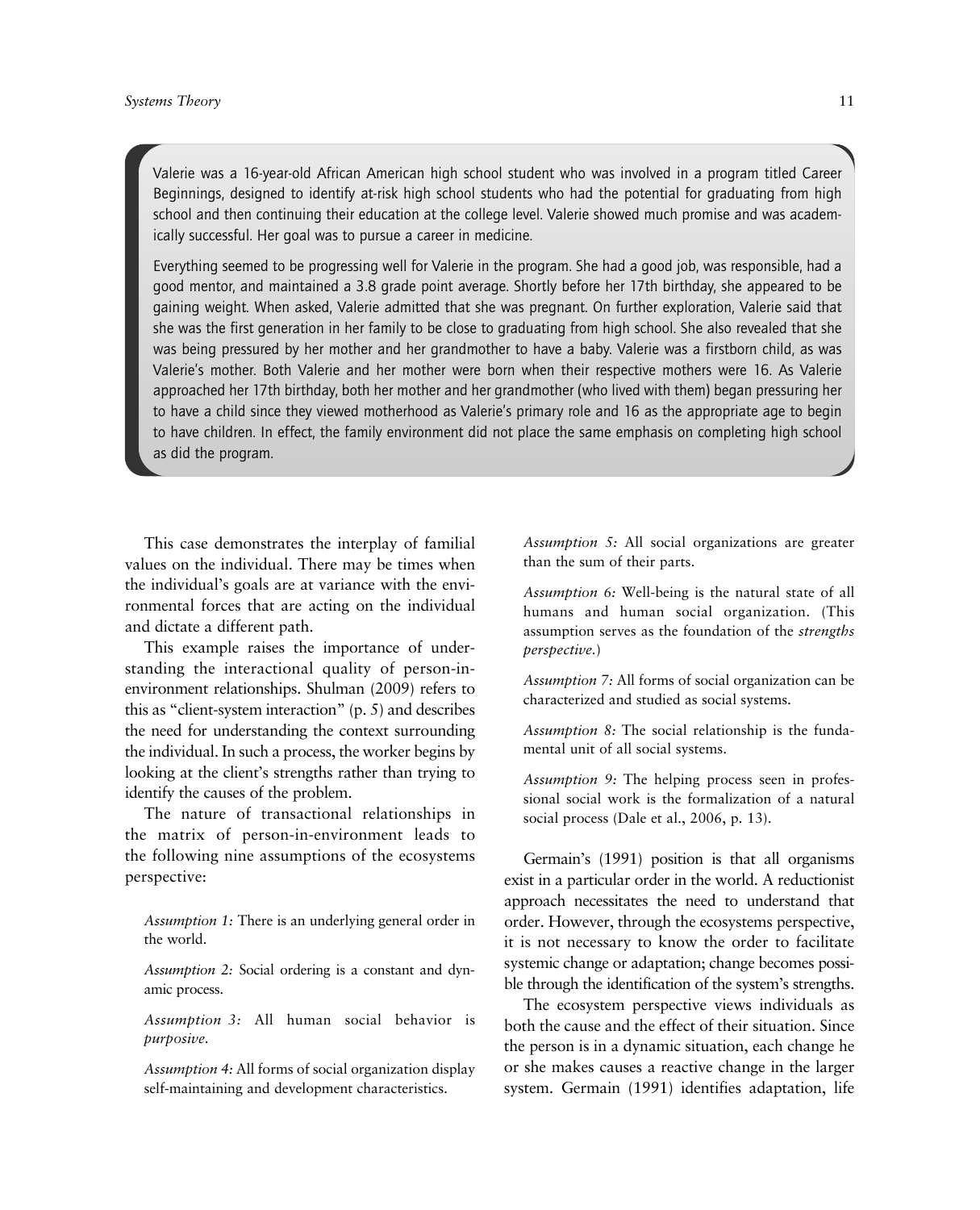stress, coping, power, and human relatedness as important concepts for understanding the nature of the interactions of person-in-environment.

# **ADAPTATION**

Given the dynamic nature of interactions in personin-environment relationships, adaptation is the central ecological concept. Adaptation relates to the cause-and-effect relationship between the person and the environment, with change as the inevitable outcome of the interaction.

Adaptation may be directed to changing oneself in order to meet environmental opportunities or demands, or it may be directed to changing the environment so that physical and social settings will be more responsive to human needs, rights, goals, and capacities. (Germain, 1991, p. 17)

Adaptation as it relates to equilibrium would provide a short list of choices, whereas in achieving homeostasis, the system would have a more extensive range of options from which to choose. The following case example illustrates the process of adaptation.

Sarah, a 95-year-old woman, had suffered from polio since the age of 2.

Throughout her life, she constantly fought both her own body and her inability to access the larger systems that society had to offer. Sarah had undergone a number of spinal fusion procedures that temporarily alleviated some of her more distressing polio symptoms, helping her to adapt somewhat more successfully to the environment. But Sarah did not stop there. As an early activist, she became involved in bringing about awareness of the plight of disabled individuals. She served on her local town's disabilities committee, and when the Americans with Disabilities Act was passed in 1990, she became the director of the town's commission on disabilities. She was recognized as the person who fought for and got the curb cuts installed in the town.

Although confined to a wheelchair because of her polio, Sarah continued to be an active leader in helping businesses in the town become more accessible to the disabled. When Sarah's husband died, she might have become reclusive, since in many respects he was her link to the outside world, chauffeuring her to meetings and otherwise helping her remain connected to the world outside their home. However, because she was able to identify and develop strengths and to adapt to her environmental milieu by using the resources she had helped create, Sarah remained active and involved.

# **LIFE STRESS**

Person-in-environment interaction leads to a normal tension, also referred to as *life stress.* Whenever different entities interact with each other, the ebb and flow between them creates some friction. The system's need to continue to adapt and achieve a state of homeostasis is itself a source of stress:

Life stress encompasses both the external demand and the internal (conscious and unconscious) experience of stress, including both emotional and physiological elements. What is perceived as stressful varies across age, gender, culture, physical and emotional states, past experience, and the perceived and actual nature of the environment. (Germain, 1991, p. 20)

In other words, two people in exactly the same environmental situation may have different experiences owing to their differing perceptions of that situation. For one it may be comparatively stressful, while for the other it could be comparatively stress-free.

Irrespective of the unit of analysis—individual, couple, family, group, or community—the ecosystems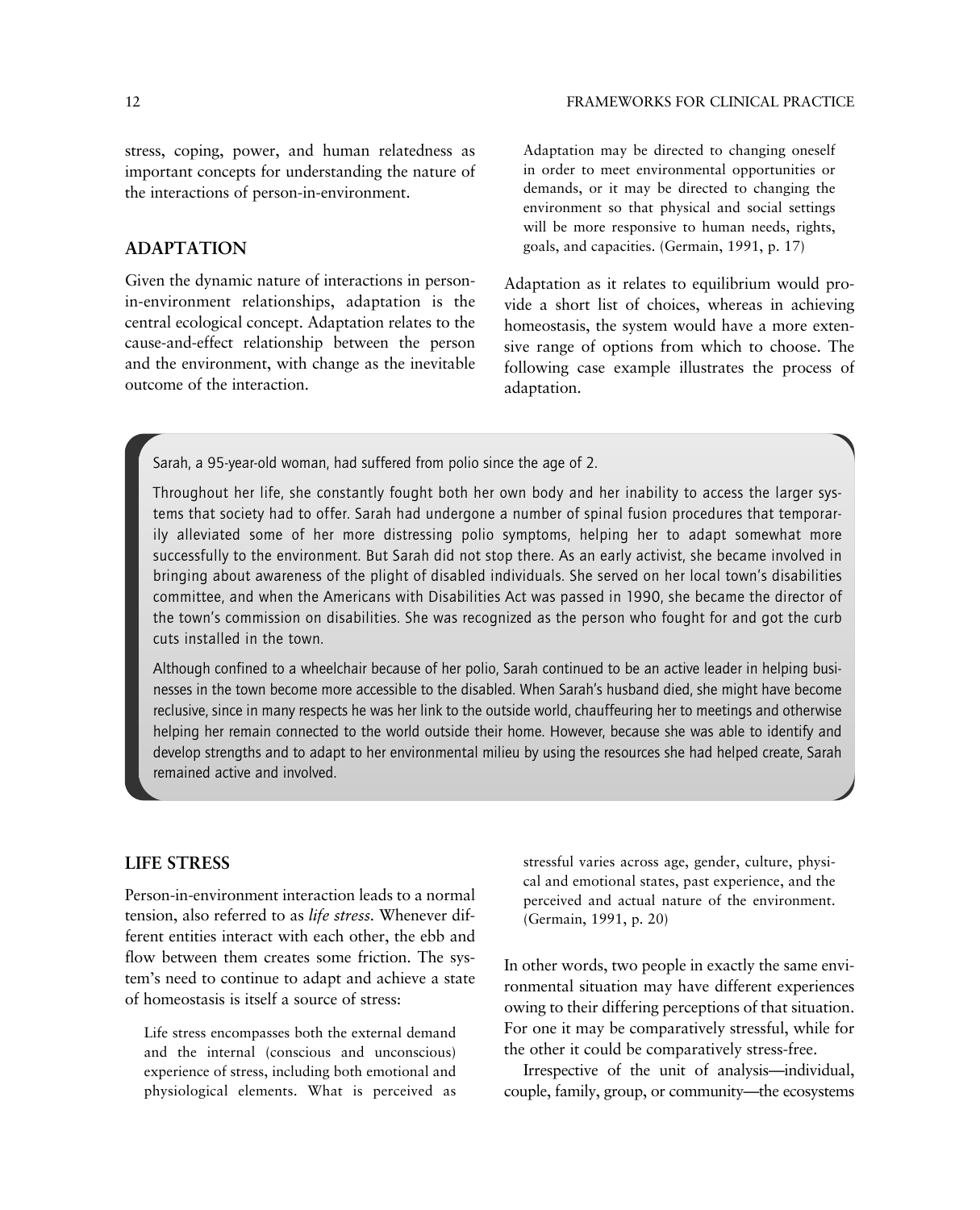perspective is applied in essentially the same fashion, as the following example will illustrate.

A group of previously married individuals, Center Singles, consisting of persons in their mid-30s to mid-50s, provided a variety of functions for its members. For some the group symbolized a social outlet, for others it was purely educational, and for still others the group was a means of social support. This was possible since the group's goals

were global, with a central focus on the problem of being single again following a divorce or the death of a member's spouse. The global nature of the group's goal was an attraction, since in all likelihood more specific goals would have limited its membership. As a consequence, there were significant differences among group members that represented each person's capacity to cope with that particular life stress.

Two group members will be used as further illustration of this concept. Susan was in her mid-40s and had three children, ranging in age from 14 to 18. Susan's husband had recently told her that he wanted a divorce, to which Susan reacted with surprise and anger. She felt unable to function and had problems concentrating on simple tasks such as addressing envelopes. She was constantly on the verge of tears.

Elaine was also in her mid-40s. She had four children, ranging in age from 13 to 21. When her husband told her that he wanted a divorce, the first thing she did was to look at the want ads and find a job. Both Susan and Elaine were motivated to join the group for similar reasons, yet each dealt with this life stress differently.

# **Coping**

The ability to cope requires both problem solving—what needs to be done to manage stress and the ability to regulate negative feelings. The outcome of these factors leads to increased self-esteem, which helps diminish the negative feelings caused by a particular stressor.

For a person to cope successfully with stress, the individual must partially block out negative feelings "so that hope is maintained and some problem solving can begin. As problem solving proceeds, self-esteem is elevated, hope is strengthened, and the defenses that were needed at the outset begin to relax" (Germain, 1991, p. 22). Each individual deals with life stress along a continuum in which adaptive coping and maladaptive defenses constitute the extremes.

The locus of the stress is an external source; however, the need to cope and to develop defenses arises from the internal anxiety created by an external stressor. Each person relies on his or her own strengths to cope with stressful situations. When people feel as though their resources have been tapped, their coping ability is reduced, and maladaptive defenses may predominate.

Laurie, a 40-year-old single mother of six, had a history of using drugs and alcohol to cope with the stressors in her life. She needed to supplement her income since the amount that she was earning was not sufficient to feed her family. She began working as a topless dancer but relied on drugs to diminish the shame and anxiety such work stirred up in her. As her financial situation worsened, she supplemented her meager income by performing lap dances and prostituting herself. Increasingly desperate, she turned to shoplifting and passed several bad checks.

By the time Laurie sought help through the Welfare-to-Work program, she had a long rap sheet with multiple convictions for shoplifting, passing bad checks, and welfare fraud and had already spent some time in jail.

*(Continued)*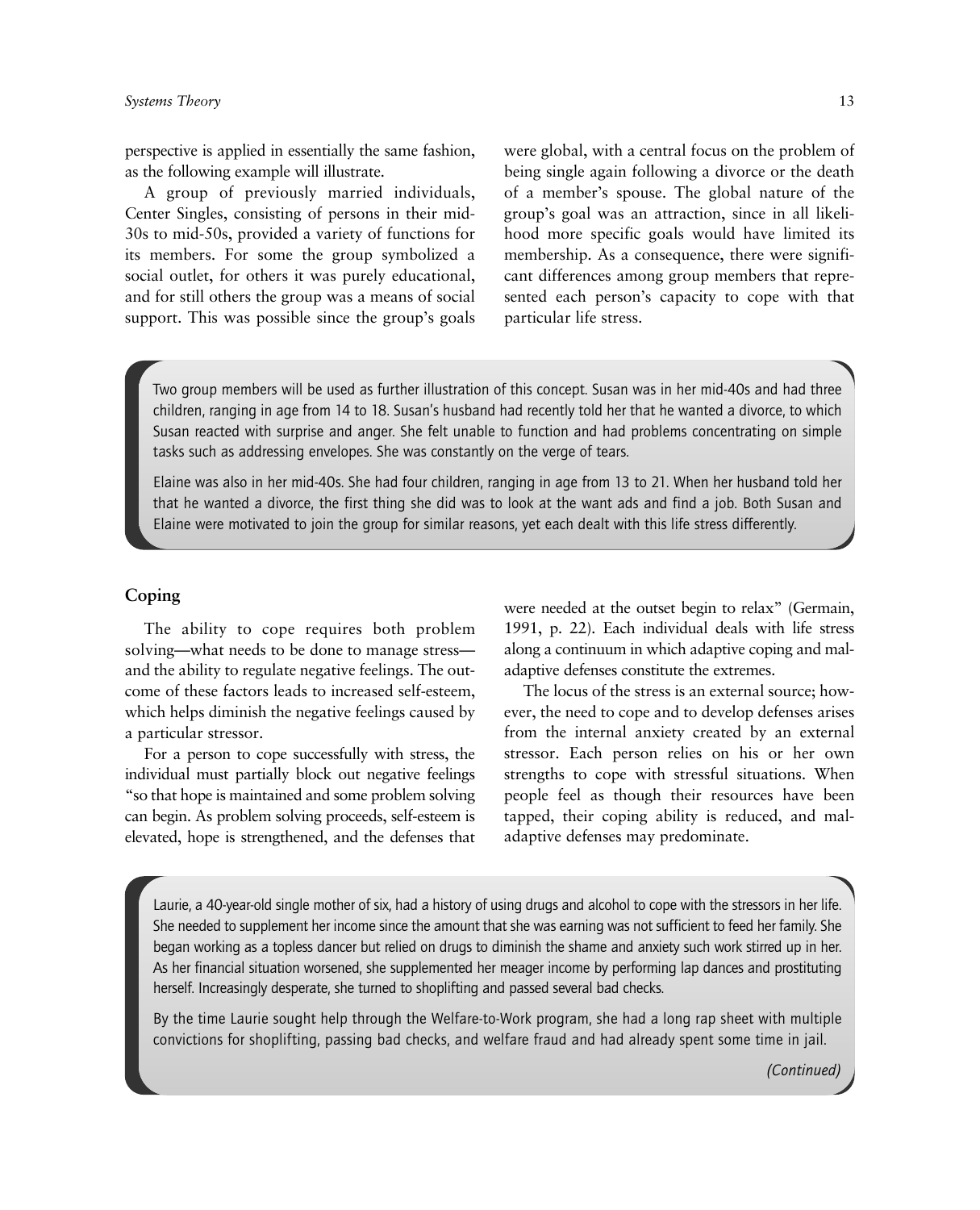# (Continued)

When the worker discussed strategies for potential employment with her, Laurie said that the only things she knew were shoplifting, sex, and drugs. Thus, clinical intervention involved more than simply finding this client a job; it was as important for the worker to promote new coping strategies that would keep her from landing in jail again. Intervention occurred on multiple levels to assist Laurie in developing more adaptive coping strategies for dealing with her financial situation. Other therapeutic foci included building her self-esteem and helping her confront an early childhood trauma stemming from molestation and rape by her maternal uncle when she was 8 years old.

#### **Power**

Power has its derivation from a source extrinsic to the individual. Dominant groups in society use their position of power to influence subordinate groups through transactions in which resources are either provided or withheld. Germain (1991) observes, "The abuse of power by dominant groups creates both social and technological pollutions" (p. 24).

The abuse of power by a dominant group can also be a source of tension in person-environment interactions. These tensions affect whole segments of the population, not just one individual. How the individual experiences this tension and is able to adapt to the tension-producing situation determines that individual's capacity for negotiating power inequities and imbalances. Abuse of power may occur at any systemic level, including within families.

# **HUMAN RELATEDNESS**

Paramount in the concept of person-in-environment is the individual's ability to develop relationships and attachments. Three important relational aspects of person-in-environment interactions have been identified: (1) the attributes of human relatedness, competence, self-direction, and self-esteem, which are all outcomes of the person-in-environment gestalt; (2) the interdependence of such attributes, each deriving from and contributing to the development of the others; and (3) the apparent absence of cultural bias in such attributes. In other words, every human society, apparently irrespective of culture, values relatedness. Kinship structures and the rules for relating may vary by culture, but the attributes of human relatedness, competence, selfdirection, and self-esteem are predictable outcomes of the person-in-environment relationship (Germain, 1991, p. 27).

Since these attributes—human relatedness, competence, self-direction, and self-esteem—exist in all cultures regardless of how the particular culture defines them, it underscores our need to understand the cultural values that contribute to the makeup of each client system.

Joe was a 40-year-old Jewish professional who had recently gone through a messy divorce. In this case, the divorce meant that he had minimal contact with his two sons. This proved especially difficult for Joe since much of his identity as a Jew was linked to culturally prescribed responsibilities as a husband and a father. His lack of contact with his sons was dissonant with his cultural value of fatherhood.

# **NEW DEVELOPMENTS**

# **Clinical Tools for Information Gathering**

Certain assessment tools can be helpful in gathering information about the client and his or her environment. Three such tools—the genogram, the ecomap, and the social network map—permit a graphic depiction of some aspect of the client's ecological environment, providing important interactional data that can aid the social worker in the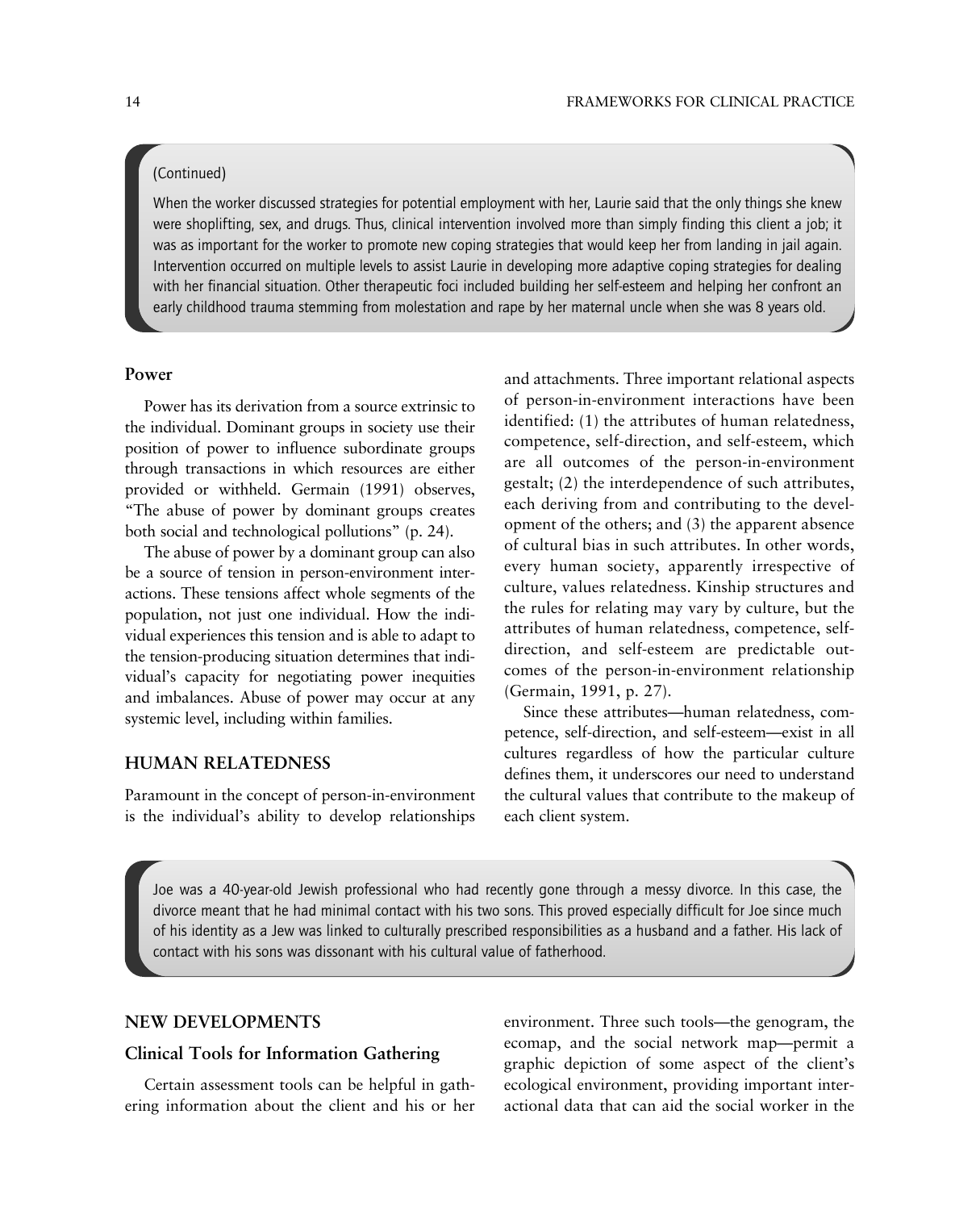assessment process. Such tools can also significantly shorten the traditional case-recording process (Holman, 1983; Sheafor & Horejsi, 2008).

#### *Genogram*

The genogram is similar to a family tree. It can describe family relationships in as many generations as the worker and the client wish but is typically limited to three generations. The genogram provides a historical overview of the family and is a useful way of obtaining a sense of the client's historical milieu. By involving the client in helping identify each generation and the characteristics of the people within it, visual pieces of data are created that can be used to great advantage in the assessment process. Such data provide a picture that can often be used by the client to identify previously hidden patterns. Once these historical patterns emerge, the client is much better equipped to develop strategies for behavioral change.

Karen, 42 years old, had been married and divorced three times and was involved in a relationship with a man addicted to drugs and alcohol. A genogram helped Karen and her worker understand that all the men in Karen's life—her grandfather, father, and previous husbands—had been substance abusers with depressive personalities just like that of the man in her current relationship (see Figure 1.3).

#### *Ecomap*

Whereas the genogram identifies the historical ecology of the client, the ecomap identifies the client's current social context. The ecomap works by using circles to represent different factors affecting the client and by identifying other systems that have an interface with the client system. An ecomap of a family can also identify the



**Figure 1.3** A Genogram of a Client's Relationships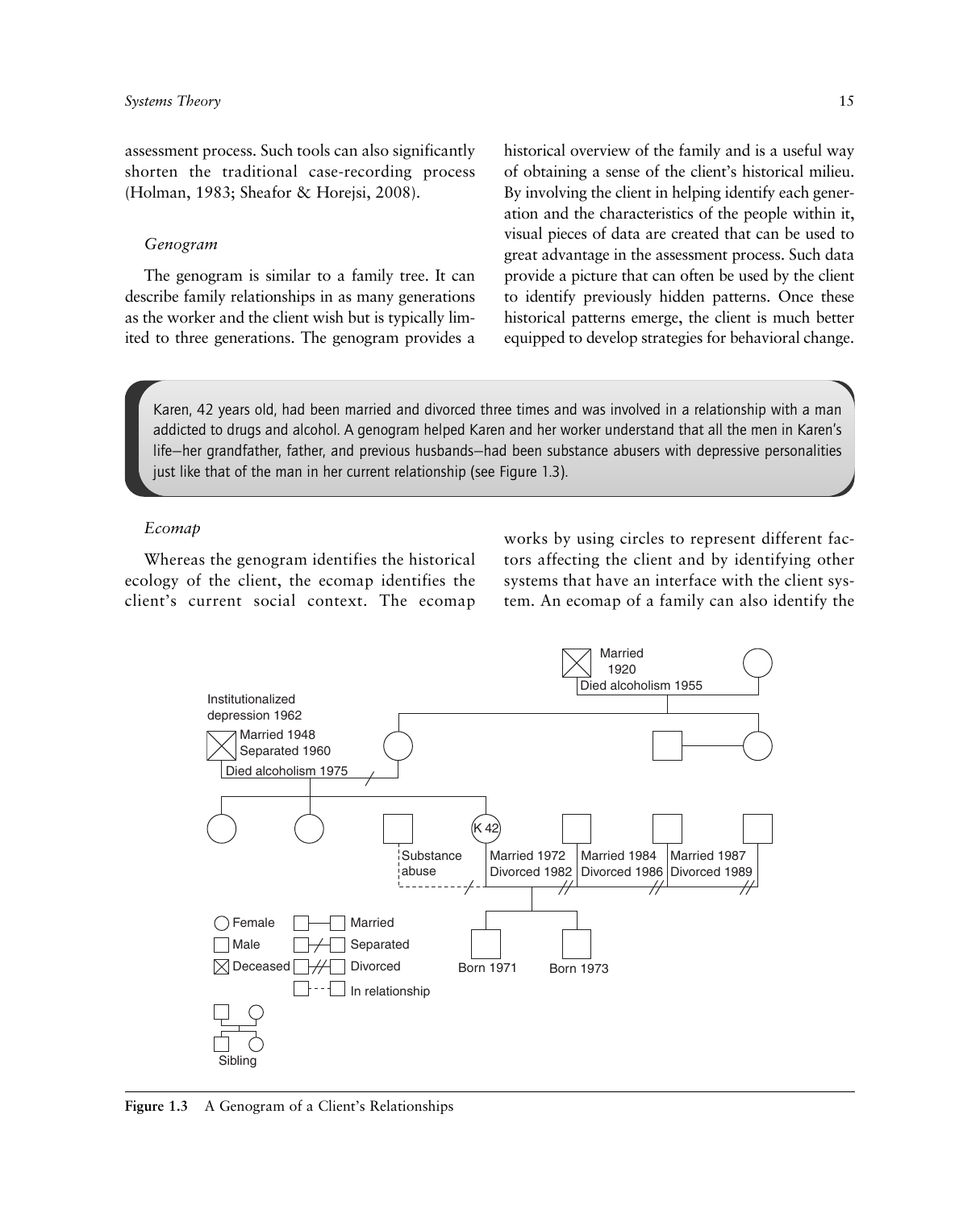exosystems, or those systems that affect other family members but do not have a direct impact on the identified client. The ecomap is constructed by having the client identify all the organizations that have some impact on his or her life. Each organization is depicted by a circle. The client then identifies the nature and direction of the flow of energy between the organization and self. Because this process meaningfully involves the client in identifying the current situation and pictorially expressing it through the ecomap, the client may develop a better understanding of his or her situation and ultimately reveal strategies for resolving the dilemma.

Helen was a 39-year-old single mother who had recently moved into the community but continued to have strong ties to her former residence. Her 8-year-old daughter was experiencing problems resulting from the girl's father's decision to move out of the country. An ecomap helped the mother identify resources and supports in her new community (see Figure 1.4).



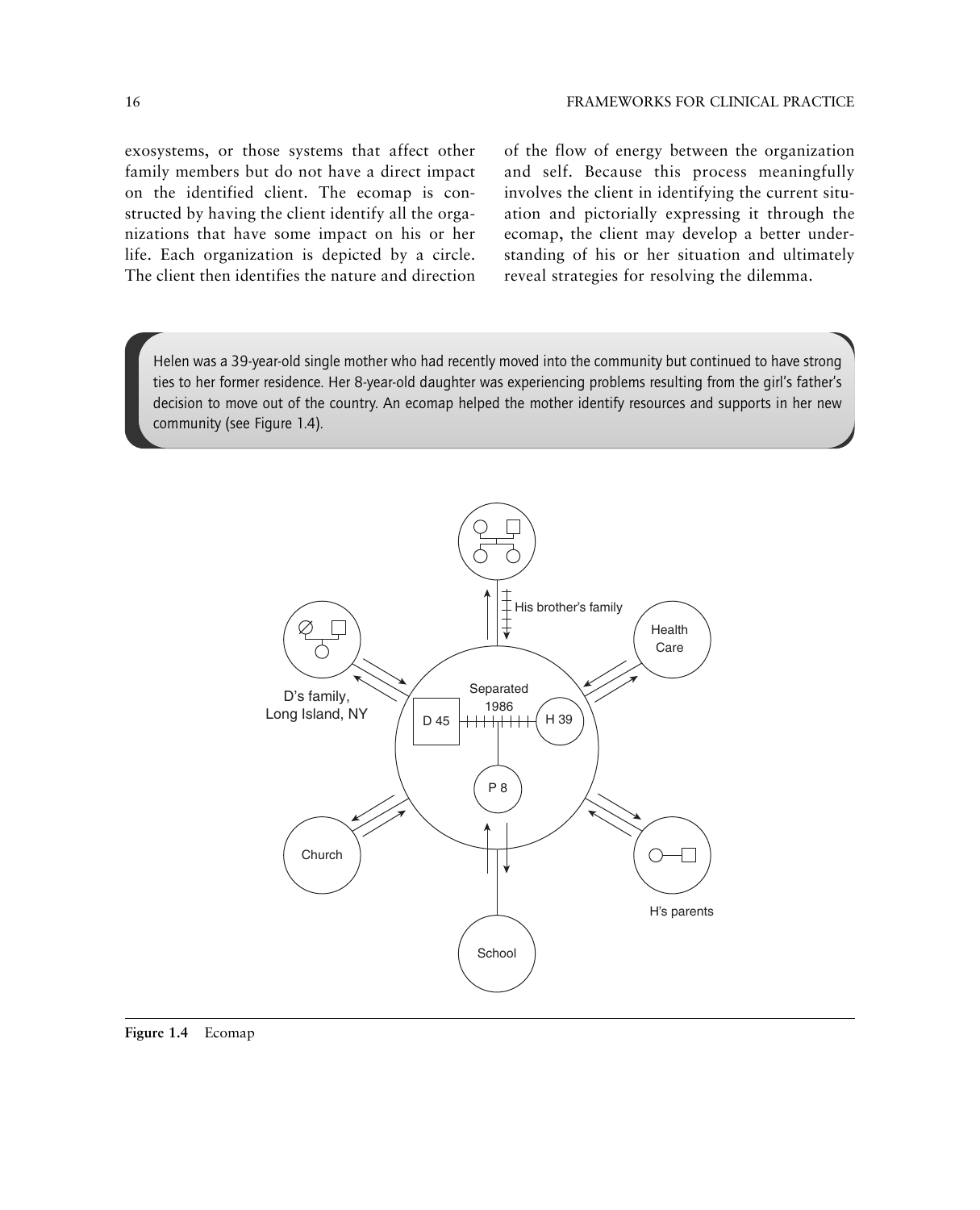#### *Social Network Map*

A social network map is "a tangible aid that is proffered by social intimates or inferred by their presence and has beneficial emotional or behavioral effects on the recipient" (Gottlieb, 1983, p. 28). The social network map is used in tandem with the social network grid to identify and engage the client in defining his or her social supports. Social supports are important and can be classified into five interaction systems necessary for an individual's well-being: emotional integration, social integration, opportunity for nurturance, reassurance of worth, and assistance (Friedman, 1994, p. 16). They enable the individual to negotiate problematic situations and sustain well-being.

The social network map consists of concentric rings, with the client identified as the innermost ring. The client is then asked to identify supports and place them on the map, quantifying the amount of support received through placement in closer proximity to the center of the map—that is, the closer to the center, the greater the amount of support provided to the client. The tandem social network grid is used as a means of quantifying the level of support the client receives from his or her network. This is not an objective measure but is based on the client's subjective perceptions in identifying the valence of the support.

Mark, 40 years old and homeless, had bounced around from shelter to shelter and was linked to the formal support system. However, he had no informal support system, as a network map revealed. This became a tool in building positive informal supports that helped him sustain a job and independent housing (see Figure 1.5).

#### **CONCLUSION**

*Social work* has been defined as "the professional activity of helping individuals, groups, or communities enhance or restore their capacity for social functioning and creating societal conditions favorable to this goal" (Barker, 1995, p. 357). This definition emphasizes the role of the professional in understanding the client system within its ecological environment to build on client strengths. Social work clinicians need a theoretical framework that will enhance their understanding of person-inenvironment interactions, which the ecosystems perspective can provide.

Regardless of the system's size (individual, family, group, or community), an ecosystems perspective provides an interactional view of any system within the context of its environment. The environmental context includes the interplay among multiple influences—biological, psychological, social, and spiritual. The role of the worker is to support the growth of the client system, a perspective that enables the clinician to work on multiple levels, incorporating other theories to develop strategies that address the person-in-environment change process. An ecosystems perspective places the focus on the interaction between the person and his or her environment rather than on one or the other. Since this perspective is not a theory but a method for organizing information, the worker uses other substantive theories, such as psychoanalytic and/or cognitive and behavioral theories, to help in the analysis of a particular person-in-environment interaction.

Germain, who was an influential social work theorist, adapted von Bertalanffy's and Bronfenbrenner's frameworks and created a social work model to describe person-in-environment interaction. She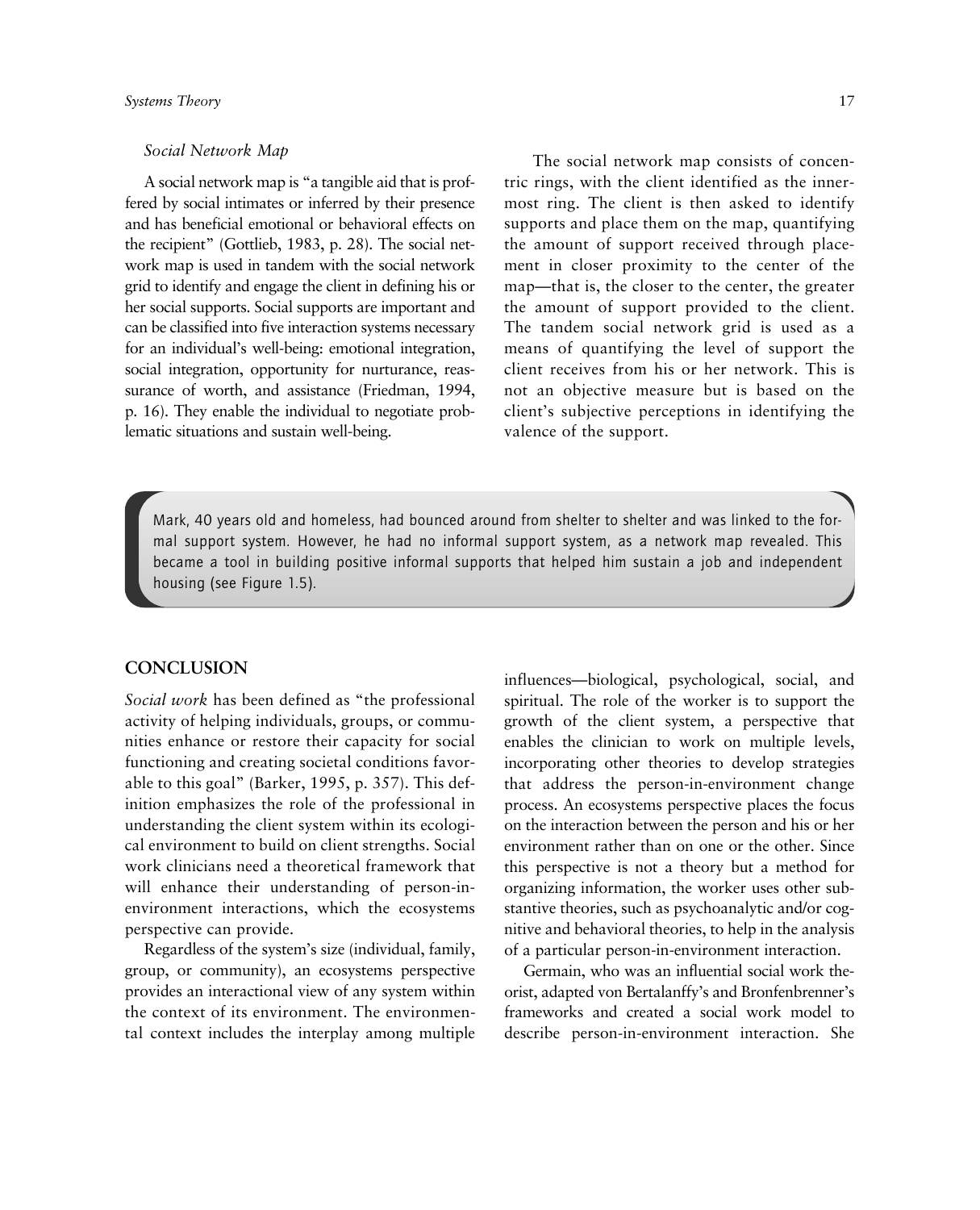

| $ID_$<br>Respondent<br>Name | #  | Areas of Life<br>1. Household<br>2. Other family<br>3. Work/school<br>4. Organizations<br>5. Other friends<br>6. Neighbors<br>7. Professionals<br>8. Other | Concrete<br>Support<br>1. Hardly ever<br>2. Sometimes<br>3. Almost<br>always | Emotional<br>Support<br>1. Hardly ever<br>2. Sometimes<br>3. Almost<br>always | Information/<br>Advice<br>1. Hardly ever<br>2. Sometimes<br>3. Almost<br>always | Critical<br>1. Hardly<br>ever<br>2. Sometimes<br>3. Almost<br>always | Direction<br>of Help<br>1. Goes<br>both<br>ways<br>2. You to<br>them<br>3. Them to<br>you | Closeness<br>1. Not very<br>close<br>2. Sort of<br>close<br>3. Very<br>close | How Often<br>Seen<br>1. Few times<br>2. Monthly<br>3. Weekly<br>4. Daily<br>5. Does not<br>see | How Long<br>Known<br>1. Less<br>than<br>1 yr.<br>2. 1-5 yr.<br>3. More<br>than<br>5 yr. |
|-----------------------------|----|------------------------------------------------------------------------------------------------------------------------------------------------------------|------------------------------------------------------------------------------|-------------------------------------------------------------------------------|---------------------------------------------------------------------------------|----------------------------------------------------------------------|-------------------------------------------------------------------------------------------|------------------------------------------------------------------------------|------------------------------------------------------------------------------------------------|-----------------------------------------------------------------------------------------|
| <b>Operation Hope</b>       | 01 | $\overline{7}$                                                                                                                                             | 3                                                                            | 3                                                                             | 3                                                                               | $\overline{c}$                                                       | 3                                                                                         | 3                                                                            | $\overline{4}$                                                                                 | $\mathbf{1}$                                                                            |
| John                        | 02 | 5/6                                                                                                                                                        | $\overline{2}$                                                               | 3                                                                             | 3                                                                               | $\overline{2}$                                                       | 1                                                                                         | 3                                                                            | 4                                                                                              | $\mathbf{1}$                                                                            |
| Chevy<br>Dealership         | 03 | 3                                                                                                                                                          | 3                                                                            | $\mathbf{1}$                                                                  | $\mathbf{1}$                                                                    | $\mathbf{1}$                                                         | $\overline{c}$                                                                            | 1                                                                            | $\overline{4}$                                                                                 | $\mathbf{1}$                                                                            |
| AA                          | 04 | $\overline{7}$                                                                                                                                             | $\mathbf{1}$                                                                 | $\overline{2}$                                                                | $\overline{c}$                                                                  | $\overline{c}$                                                       | $\mathbf{1}$                                                                              | $\mathbf{2}$                                                                 | 3                                                                                              | 3                                                                                       |
| Mother                      | 05 | $\overline{2}$                                                                                                                                             | $\mathbf{1}$                                                                 | $\mathbf{1}$                                                                  | $\mathbf{1}$                                                                    | 3                                                                    | $\overline{c}$                                                                            | 1                                                                            | $\mathbf{1}$                                                                                   | 3                                                                                       |
| Stepfather                  | 06 | $\overline{2}$                                                                                                                                             | $\mathbf{1}$                                                                 | $\mathbf{1}$                                                                  | $\mathbf{1}$                                                                    | 3                                                                    | $\overline{c}$                                                                            | $\mathbf{1}$                                                                 | $\mathbf{1}$                                                                                   | 3                                                                                       |
| Capital                     | 07 | 5                                                                                                                                                          | $\mathbf{1}$                                                                 | $\mathbf{1}$                                                                  | $\mathbf{1}$                                                                    | $\overline{2}$                                                       | $\mathbf{2}$                                                                              | $\mathbf{2}$                                                                 | 4                                                                                              | $\overline{2}$                                                                          |
|                             | 08 |                                                                                                                                                            |                                                                              |                                                                               |                                                                                 |                                                                      |                                                                                           |                                                                              |                                                                                                |                                                                                         |
|                             | 09 |                                                                                                                                                            |                                                                              |                                                                               |                                                                                 |                                                                      |                                                                                           |                                                                              |                                                                                                |                                                                                         |
|                             | 10 |                                                                                                                                                            |                                                                              |                                                                               |                                                                                 |                                                                      |                                                                                           |                                                                              |                                                                                                |                                                                                         |
|                             | 11 |                                                                                                                                                            |                                                                              |                                                                               |                                                                                 |                                                                      |                                                                                           |                                                                              |                                                                                                |                                                                                         |
|                             | 12 |                                                                                                                                                            |                                                                              |                                                                               |                                                                                 |                                                                      |                                                                                           |                                                                              |                                                                                                |                                                                                         |
|                             | 13 |                                                                                                                                                            |                                                                              |                                                                               |                                                                                 |                                                                      |                                                                                           |                                                                              |                                                                                                |                                                                                         |
|                             | 14 |                                                                                                                                                            |                                                                              |                                                                               |                                                                                 |                                                                      |                                                                                           |                                                                              |                                                                                                |                                                                                         |
|                             | 15 |                                                                                                                                                            |                                                                              |                                                                               |                                                                                 |                                                                      |                                                                                           |                                                                              |                                                                                                |                                                                                         |
| $1 - 6$                     |    | $\overline{7}$                                                                                                                                             | 8                                                                            | 9                                                                             | 10                                                                              | $\overline{11}$                                                      | 12                                                                                        | $\overline{13}$                                                              | $\overline{14}$                                                                                | 15                                                                                      |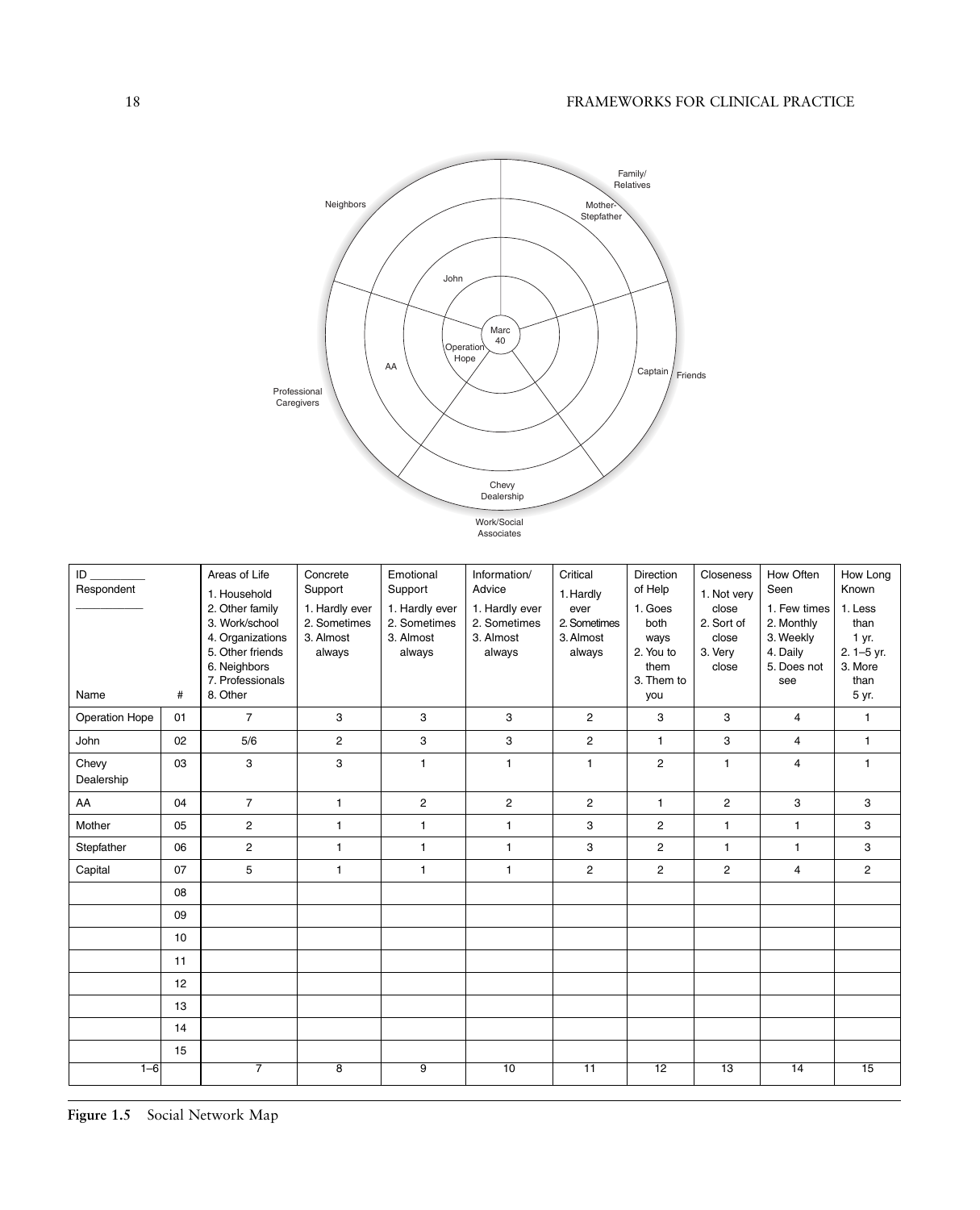believed that the best method of analysis was to break down this interaction into its component parts adaptation, life stress, coping, power, and human relatedness—to gain a clearer picture of client strengths. All systems interact with the environment as both causes and effects of a given situation, and it is important for the worker to understand fully the dynamic nature of this interaction. Just how the social worker chooses to gain that knowledge is left to the worker, since the ecosystems perspective does not dictate which tools to use but relies on the creativity of each worker to assess fully the dynamics of person-inenvironment interaction.

Three specific tools—the genogram, the ecomap, and the social network map—were presented as methods for acquiring that knowledge. These tools demonstrate the variety of techniques that can be used to gain information about different aspects of systemic interaction. The more knowledge the worker has about person-in-environment interaction, the better informed he or she is and the better able to identify system strengths that will enhance or restore the client's social functioning.

# **REFERENCES**

- Anderson, R. E., Carter, I., & Lowe, G. R. (1999). *Human behavior in the social environment* (5th ed.). New York: Aldine de Gruyter.
- Barker, R. L. (1995). *The social work dictionary.* Washington, DC: NASW Press.
- Bateson, G. (1972). *Steps to an ecology of mind.* San Francisco: Chandler.
- Bateson, G., Jackson, D. D., Haley, J., & Weakland, J. (1956). Toward a theory of schizophrenia. *Behavioral Science, 1,* 251–264.
- Bertalanffy, L. von. (1968). *General system theory: Foundation, development, application.* New York: George Braziller.
- *Blackwell encyclopedia of sociology online.* (2009). Retrieved March 29, 2009, from www.sociolo gyen cyclopedia.com
- Bowen, M. (1978). *Family therapy in clinical practice.* Northvale, NJ: Jason Aronson.
- Bronfenbrenner, U. (1979). *The ecology of human development: Experiments by nature and design.* Cambridge, MA: Harvard University Press.
- Dale, O., Smith, R., Chess, W. A., & Norlin, J. M. (2006). *Human behavior in the social environment: A social systems model.* Boston: Allyn & Bacon.
- Durkheim, É. (1984). *The division of labor in society* (2nd ed.). New York: Macmillan.
- Fook, J., Ryan, M., & Hawkins, L. (1997). Toward a theory of social work expertise. *British Journal of Social Work, 27,* 399–417.
- Friedman, B. D. (1994). *No place like home: A study of two homeless shelters.* Ann Arbor, MI: University Microfilms International.
- Germain, C. B. (1991). *Human behavior in the social environment: An ecological view.* New York: Columbia University Press.
- Goldstein, H. (1990). The knowledge base of social work practice: Theory, wisdom, analogue, or art? *Families in Society: The Journal of Contemporary Human Services, 71*(1), 32–43.
- Gottlieb, B. (1983). *Social support strategies: Guidelines for mental health practice.* Beverly Hills, CA: Sage.
- Greene, R. R. (2000). *Human behavior theory and social work practice* (2nd ed.). Edison, NJ: Aldine Transactions.
- Hearn, G. (1958). *Theory-building in social work.* Toronto, Ontario, Canada: University of Toronto Press.
- Holman, A. M. (1983). *Family assessment: Tools for understanding and intervention.* Beverly Hills, CA: Sage.
- Lewin, K. (1935). *A dynamic theory of personality.* New York: McGraw-Hill.
- Lewin, K. (1976). *Field theory as human science.* New York: Gardner Press.
- Luhmann, N. (1995). *Social systems.* Stanford, CA: Stanford University Press.
- Merton, R. K. (1938). Social structure and anomie. *American Sociological Review, 3*(5), 672–682.
- Meyer, C. H. (1976). *Social work practice* (2nd ed.). New York: Free Press.
- Meyer, C. H. (Ed.). (1983). *Clinical social work in the eco-systems perspective.* New York: Columbia University Press.
- Minuchin, S. (1974). *Families and family therapy.* Boston: Harvard University Press.
- Parsons, T. (1951). *The social system*. Glenco, IL: Free Press.
- Robbins, S. P., Chatterjee, P., & Canda, E. R. (2006). *Contemporary human behavior theory: A critical perspective for social work* (2nd ed.). Boston: Allyn & Bacon.
- Satir, V. (1967). *Conjoint family therapy: A guide to theory and technique.* Palo Alto, CA: Science and Behavior Books.